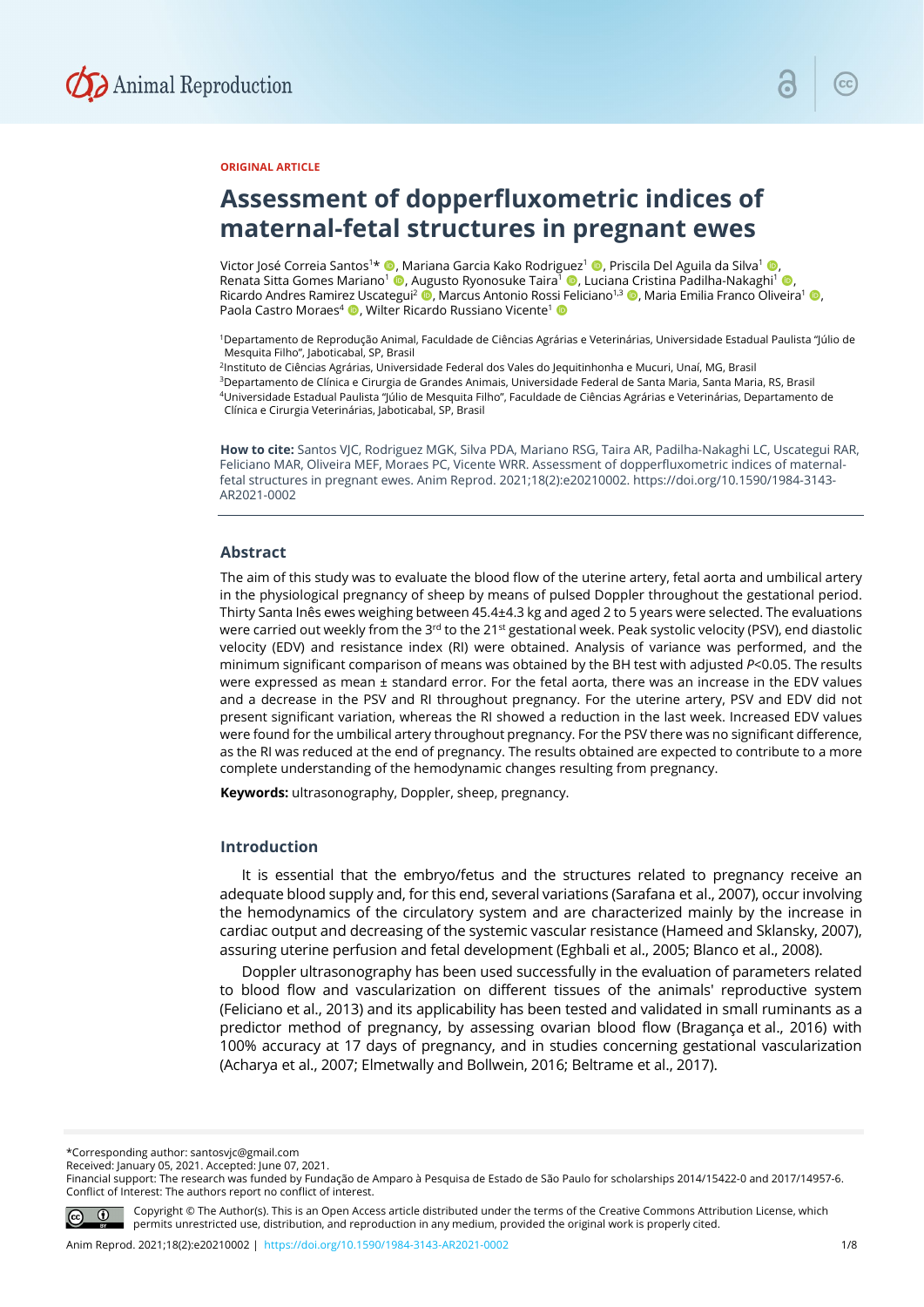According to Khong (2004) impaired placental perfusion, due to inadequate trophoblastic invasion of the spiral arteries, is associated with pre-eclampsia and restricted intrauterine fetal growth. For this reason, Acharya et al. (2007) emphasize that Doppler can be used to identify pregnancies at risk of developing such complications. These authors measured the volume of blood flow in the uterine artery during the pregnancy of sheep and concluded that the absolute velocities of this flow reflect the volume of uteroplacental blood flow in pregnant sheep.

Elmetwally and Bollwein (2016) evaluated the behavior of blood flow in the uterine artery ipsilateral to the pregnant horn to assess the applicability of Doppler technology in the gestational evaluation of sheep. They found that during pregnancy, there is a reduction in the diameter of the uterine artery with a positive correlation (*P*<0.05) between it and blood volume (r=0.62) and acceleration of blood flow and mean flow speed (r=0.32) respectively. The authors also highlight the potential for predicting gestational age and the possibility of mapping blood flow, with practical applicability in the obstetric routine.

In sheep there are few studies on the evaluation throughout the gestational period, the blood flow in the vessels involved in this process and it is known that hemodynamics in pregnancy is related to embryonic/fetal development, therefore, the objective was to obtain the dopplerfluxometric indices assessed throughout the gestational period in order to contribute to increase knowledge about the physiology of pregnancy in this species.

## **Materials and Methods**

This study was approved by the Ethics Committee on the Use of Animals (CEUA) of the Faculty of Agricultural and Veterinary Sciences of the Universidade Estadual Paulista, Jaboticabal, SP, Brazil (protocol nº11708-14). Thirty Santa Inês sheep, pluriparous, adult, healthy (aged between 2 and 5 years) and with average body weight of  $45.4 \pm 4.3$ kg were selected.

The animals belonged to the Department of Preventive Veterinary Medicine and Animal Reproduction, kept in pens, fed with corn silage, commercial feed and water *ad libitum*. Thirty days before starting the experimental period, the animals were conditioned to perform trichotomy of the abdominal region and ultrasound exams, to minimize the stress induced by the experimental procedures.

After that, the animals were submitted to the heat induction protocol as mentioned by Souza et al. (2007). After 24 hours, the females were allocated for a period of two days with a ram with proven reproductive efficiency. A mixture of soy oil and dye was applied to the animal's chest to identify mated females.

The day after identification of mating was considered the 1<sup>st</sup> gestational day and on the 21<sup>st</sup> day ultrasound evaluation was performed using the B-mode transrectally for the diagnosis of pregnancy, characterized by the visualization of the embryonic vesicle with the embryo inside and evaluation of fetal viability by identifying heartbeats. B-mode was also used to obtain the approximate location of the evaluated vessels, which was confirmed by color Doppler. If the pregnancy diagnosis was positive, weekly ultrasound assessments were started immediately, with the animals in a quadrupedal position by means of physical restraint.

The transrectal approach was used until the  $8<sup>th</sup>$  week of pregnancy since the uterus was located dorsally in this evaluation period, being closer to the probe, thus facilitating the acquisition of images. In addition, the sheep's abdomen was positioned on the operator's leg so that the distance between the uterus and the transducer was reduced. From the 9<sup>th</sup> week, the transabdominal route (adapted from Elmetwally et al, 2016) was used, due to the discomfort with the positioning described previously and the fact that the uterus is located closer to the abdominal wall due to weight gain. It was necessary to perform abdominal trichotomy when the transabdominal route was used and with the advancement of pregnancy it was necessary to enlarge the trichotomized area due to the size of the fetuses that started to occupy a large part of the abdominal cavity.

The examinations were carried out with the MyLab ™ 30 VET equipment (Esaote S.p.A., Genova, Liguria, Italy) linear transducer (7.5MHz) through the rectum until the  $8<sup>th</sup>$  week of gestation. From the 9<sup>th</sup> to the week before delivery, a linear transducer (7.5MHz) was used transabdominally.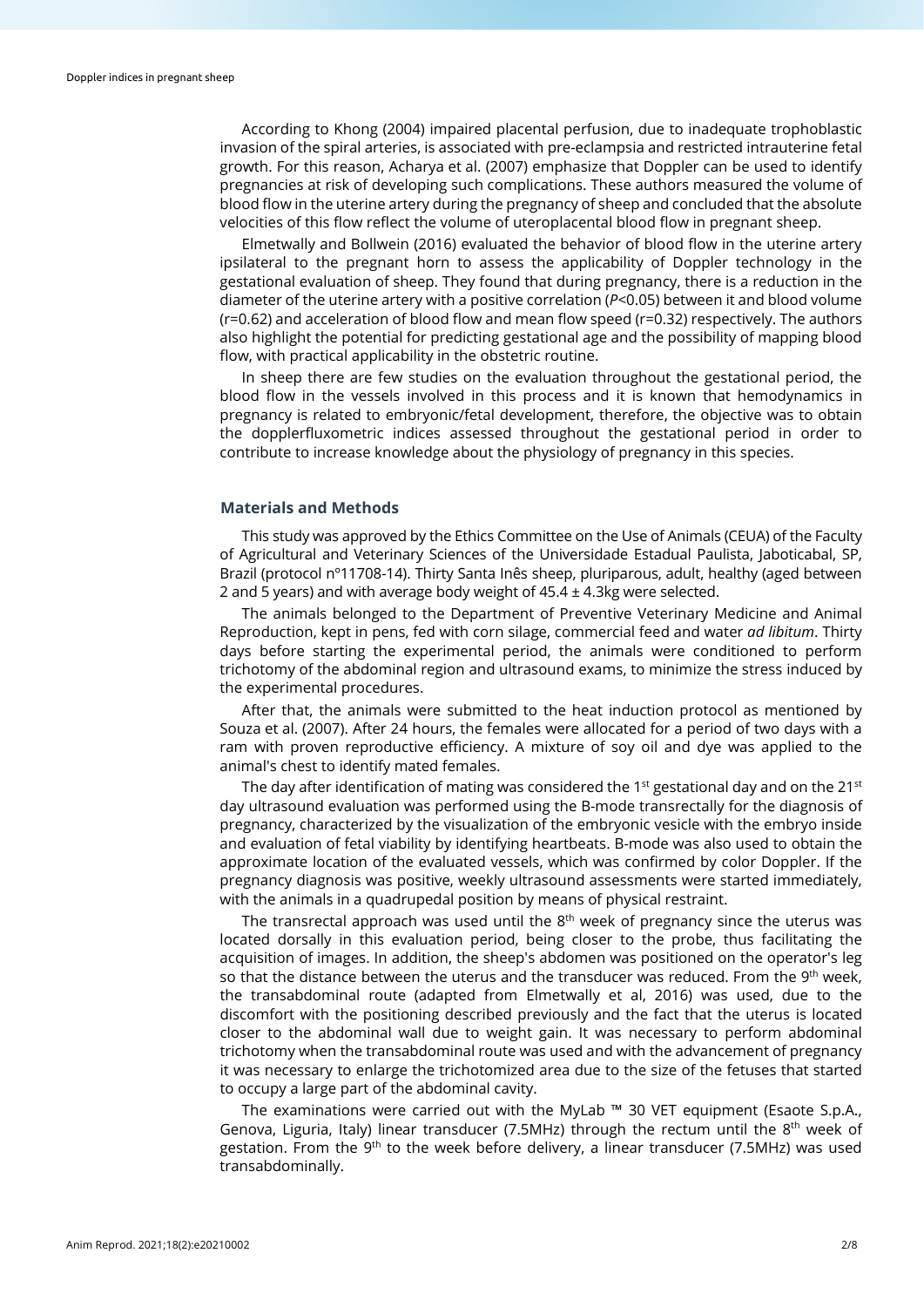After identifying the vessels by color Doppler, a sample volume (gate) had its size adjusted (2±4mm), depending on the diameter of the vessels, and was positioned in the central portion of them. Then, pulsed Doppler was activated to obtain the spectral tracing and vascular indices. A minimum of three waves was used in the assessment. After the correction of the insonation angle (maximum 60º) and with the tracing free of artifacts, the images were frozen and the wave morphology was analyzed, obtaining the peak systolic velocity (PSV), end diastolic velocity (EDV) and resistance index (RI = [PSV-EDV] / PSV). The indices were determined automatically (Feliciano et al., 2012).

The following vessels were evaluated weekly: uterine arteries (*n*=299), umbilical arteries (*n*=311) and fetal aorta (*n*=236).

Statistics were performed using the R software (R® foundation for statistical computing, Austria) and according to the recommendations of Chen and Peace (2011). The analysis of variance was performed for repeated measures over time with the approximation of the Satterthwaite degrees of freedom. For this purpose, the lmerTest package (Kuznetsova et al., 2017) was used and the minimum significant comparison of the means was obtained by the BH test (Benjamini and Hochberg, 1995) being considered significant for the adjusted *P*<0.05 (*P* adj<0.05).

#### **Results**

From the total of 30 ewes, 22 pregnancies were single, seven twins and one triplet. All pregnancies were at term, the births took place without the need for intervention and 39 lambs were born healthy.

The conditioning contributed for the animal's acceptance of handling without causing great stress, which was key for the pregnancies to occur without complications. Transabdominal examination from the 9<sup>th</sup> week onwards was fundamental due to the impossibility of continuing the evaluations transrectally.

Cross-sectional images of the fetus facilitated the evaluation of the fetal aorta, located below the spine and characterized as a circular structure with the presence of blood flow confirmed by color Doppler. It was also possible to locate it in the longitudinal section, however, the equipment often had trouble to form the spectral Doppler tracing.

The period (gestational weeks) during which it was possible to make the assessment on the proposed arteries was: fetal aorta (5 – 19); Uterine (3 – 21); Umbilical (4 – 21).

#### **Fetal aorta**

For the fetal aorta, the end diastolic velocity presented lower values in the initial weeks, with greater values being observed in the last weeks of pregnancy. Peak systolic velocity with higher values obtained in the final weeks of pregnancy when compared to the initial weeks and there was a reduction in the resistance index values during pregnancy (Figure 1).



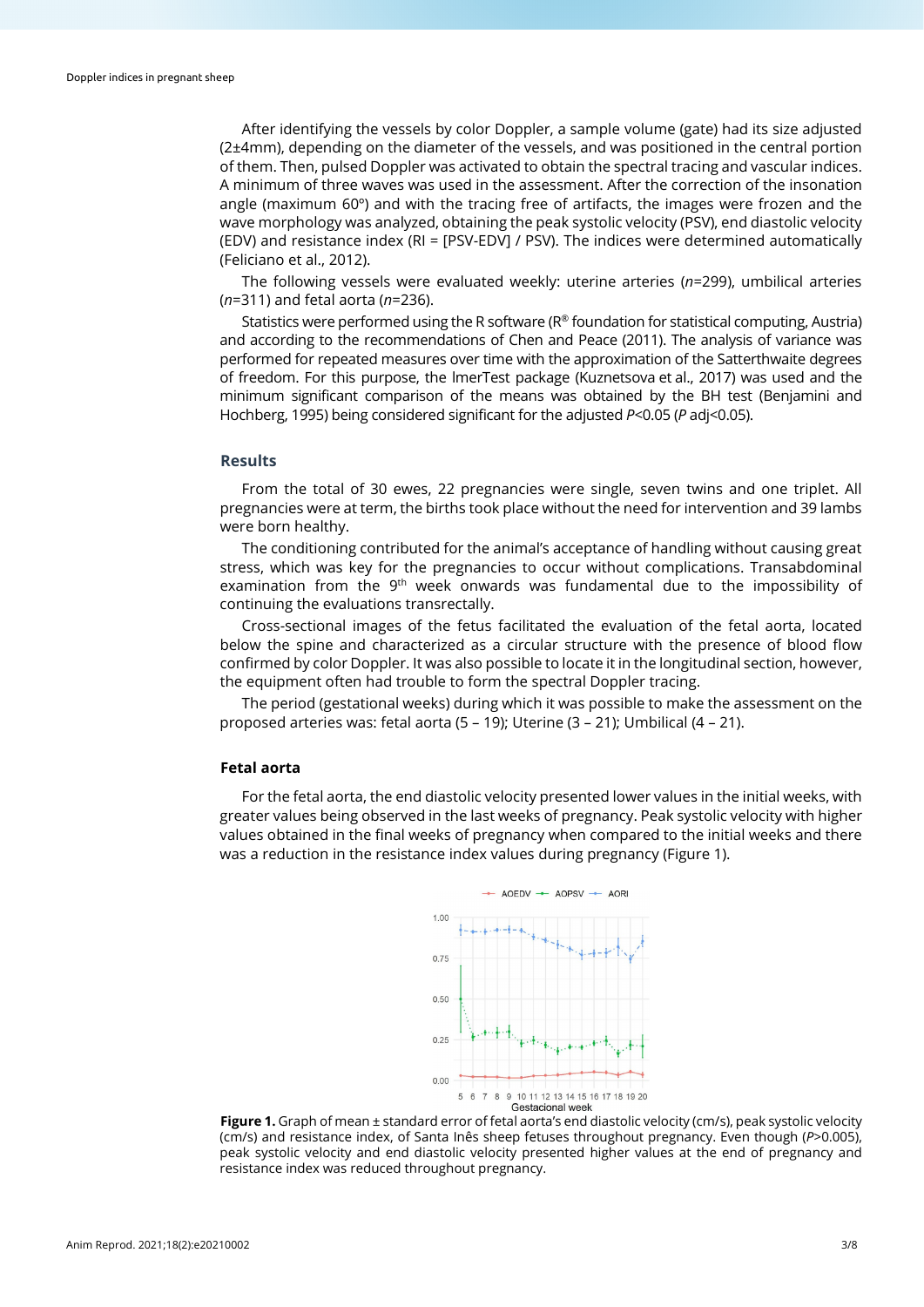## **Uterine artery**

End diastolic velocity and the peak systolic velocity of the uterine artery did not present significant variation during pregnancy (*P*>0.055) despite revealing an increase in the last three weeks. The resistance index was higher in the initial weeks, with a marked reduction in the last week of pregnancy (Figure 2).



**Figure 2.** Graph of mean ± standard error of uterine artery's end diastolic velocity (cm/s), peak systolic velocity (cm/s) and resistance index, of Santa Inês sheep throughout pregnancy. Greater values observed in the last three weeks for EDV and PSV despite (*P*<0.055) and marked reduction in RI in the last gestational week.

## **Umbilical artery**

An increase in the end diastolic velocity was observed with the advance pregnancy (*P*<0.001). For the peak systolic velocity, there was no significant difference (*P*<0.1). The resistance index presented a significant difference (*P*<0.001), with the highest values recorded in the initial weeks, with an evident reduction after the  $10<sup>th</sup>$  week (Figure 3).



**Figure 3.** Graph of mean ± standard error of umbilical artery's end diastolic velocity (cm/s), peak systolic velocity (cm/s) and resistance index, of Santa Inês sheep fetuses throughout pregnancy. It was observed significant increase in EDV (*P*<0.001); no difference for PSV (*P*<0,1) and significant reduction in RI (*P*<0.001).

## **Discussion**

As noticed by Reynolds et al. (1986), changes in blood flow observed in the present study are expected and result from physiological changes in blood vessels related to the gestational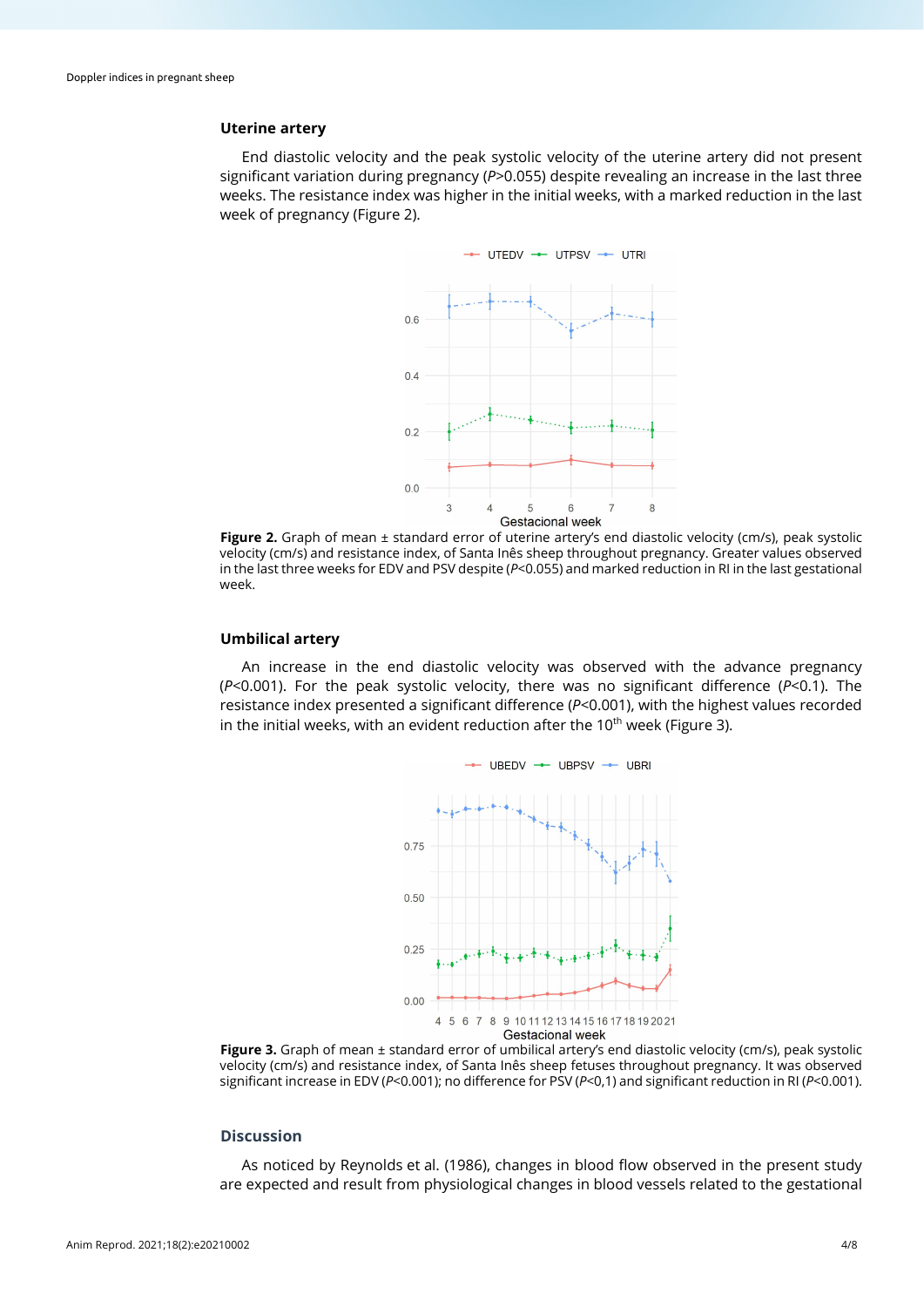process due to the growing nutritional demand of fetuses and placental growth. Changes involve an increase in blood volume and reduction in the resistance index and are a consequence of an increase in the diameter of the vessels (Ousey et al., 2012). High resistance rates would be related to fetal growth retardation in women (Ogueh et al., 2011).

There are few studies on the evaluation of vascular indexes in sheep during pregnancy. Those by Elmetwally et al. (2016) and Beltrame et al. (2017) are two of the most novel. These authors assessed the blood flow in the uterine artery, however, there is a lack of information about other vessels related to pregnancy such as umbilical artery and fetal aorta artery. The knowledge about the blood flow in these vessels can contribute to a more complete understanding about the physiological gestational hemodynamics in sheep, which gives singular importance to this study and its results.

To predict the vitality of lambs by means of fetal eco-biometry, Vannucchi et al. (2019) affirm that there is a relationship between it and lambs' body weight at birth. They also point the importance of biometry to diagnose normal pregnancies. Our study focused on normal pregnancies and the values of the doppler evaluation determined are related to the birth of healthy lambs, therefore, this could also be a parameter to monitor the correct development of pregnancy.

The adequate blood supply is key to a healthy pregnancy, therefore, the monitoring and determination of vascular indices proposed in our study are of paramount importance. Although there are already previous data on vascular parameters of ewes during pregnancy, more specific data related to the presence of wool can provide more accurate information since it has been described by Junior et al. (2019) that the mean weights of the fetuses were higher (3.688 kg) in shorn ewes when compared to unshorn ewes (3.596 kg) and that the average placental weights also differed between the groups (2.287 kg and 1.923 kg, respectively); showing that the wool factor has an influence on placental development and, consequently, on vascularization and adequate nutrition of the fetuses.

Silva et al. (2018) conclude that their data show that preterm neonates are less adapted to the odds of labor and to overcome the immediate changes of extra-uterine life. The authors did not assess vascularization, but they used clinically healthy ewes, so it is possible to infer that the duration of gestation is as important as a normal vascular development.

For the same reason, it can be assumed that the observations of Korkmaz and Emsen (2016) about birth weight and survival rate of lambs, may be related to more efficient vascular adaptations in crossbred animals. Such adaptations could be anatomical (larger diameter of vessels) or functional (earlier reduction of the RI) that could result in more blood reaching the fetus.

Regarding the uterine artery, no difference was identified for PSV and EDV. There was only a decrease in the resistance index values. Beltrame et al. (2017) report an increase in the peak systolic velocity and the end diastolic velocity and a reduction in the resistance index. The uterine artery was evaluated transrectally until the 8<sup>th</sup> week of pregnancy and transabdominally from then on. In the period when the route used coincides between the two studies (up to the 8<sup>th</sup> week) the authors also did not observe a significant difference in the vascular indices.

Elmetwally et al. (2016) used the transrectal route until the 14th gestational week and after that period, the transabdominal route, a methodology similar to that used in this study, and found a decrease in the resistance index and an increase in the peak systolic velocity along of pregnancy. The changes seem to be more marked after the  $6<sup>th</sup>$  gestational week, and the peak systolic velocity showed a significant increase in the  $8<sup>th</sup>$  week. These changes are explained by the growth of the fetus and placental development, which increase the need for a larger blood supply (Fowden et al., 2006).

Reduction in the resistance index found in this study is in agreement with the results found by the aforementioned authors and considering the expected physiological changes, it was the only variable that reflected what is expected as a result of the necessary adaptations to the normal development of pregnancy and the fact that the reduction in the index is accentuated in the last week, may indicate that the RI is related to the proximity of delivery.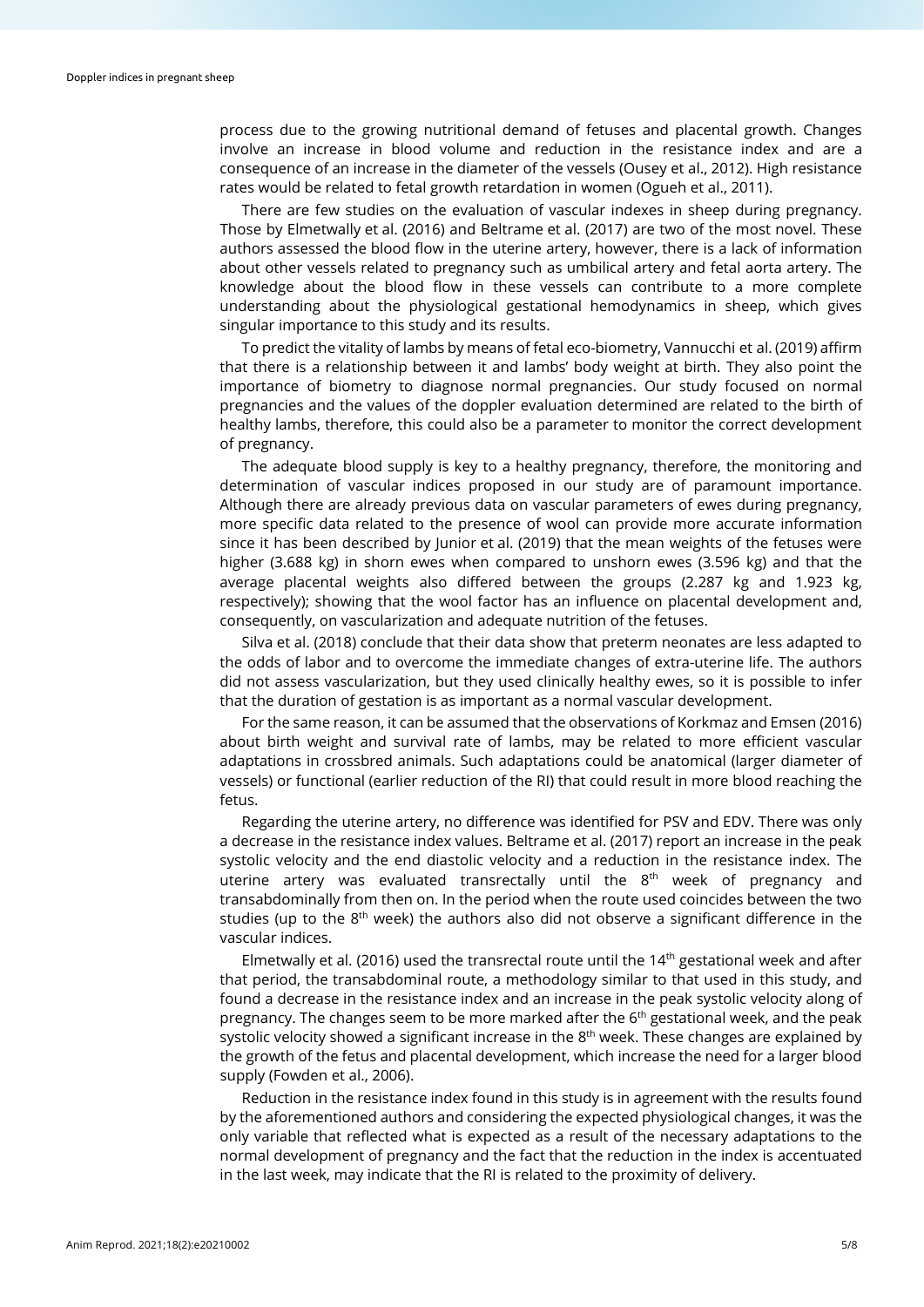In the study of the umbilical artery, with the exception of the peak systolic velocity, the changes observed on the end diastolic velocity and in the resistance index are consistent with those observed by Beltrame et al. (2017) and Elmetwally et al. (2016) in the uterine artery and are explained by the increasing need for greater blood supply to the developing fetus.

As reported by Riesen et al. (2002) the increase in end diastolic velocity results in an increase in blood flow and a reduction in the resistance index. What also applies to the umbilical artery according to Serin et al. (2010). These authors also observed a marked reduction in the resistance index after the 85<sup>th</sup> day of gestation (13<sup>th</sup> week) in goats. Also observed in this study. They report a second moment of reduction happening on the 130<sup>th</sup> (19<sup>th</sup> gestational week). It was only observed in this study in the last week of pregnancy and this reduction may be related to the proximity of delivery, as it seems to occur in bitches according to (Giannico et al., 2015).

In Human Medicine, blood flow in the fetal aorta has been studied, at least, since the 1980's. It has been reported that the absence of diastolic flow in the fetal aorta is related to the delay in fetal development, and it is related to the prediction of diseases in neonates (Hackett et al., 1987). Blood flow in the fetal aorta was also assessed in women with hypertension and changes in the end diastolic velocity and, in some patients also in the peak systolic velocity, which can be related to this condition (Cameron et al., 1988).

In this study, as pregnancy progressed, an increase in the end diastolic velocity, a reduction in the resistance index and in the peak systolic velocity were observed. Changes in the resistance index and in the end diastolic velocity indicates that blood flow is being facilitated, this may mean that the fetus becomes less dependent on maternal circulation and the fetal aorta assumes increasing importance in the fetal blood circulation.

As reported by Reynolds et al. (2005) there is an increase in placental vascularization during pregnancy in sheep due to increases in both the number and the superficial density of capillaries. The authors also point out that these changes are accompanied by an exponential increase in umbilical and uterine blood flow and an increased placental expression of the endothelial vascular growth factor and its receptor.

The restriction of blood flow in cotyledons, which results in increased resistance, caused changes in the blood flow of the umbilical artery in sheep (Adamson et al., 1990). These authors suggest that there is a high correlation between the blood flow of the umbilical artery and the cotyledons, with the increase in resistance in the cotyledons, causing a reduction in end diastolic velocity, even eliminating this index of the umbilical cord wave.

In this study, an increase in end diastolic velocity was observed in the umbilical artery. As only normal pregnancies were evaluated and this result differs from that found by the aforementioned authors, who induced increased resistance in cotyledons, it is suggested that there is a correlation between blood circulation in these vessels.

Several statistical tests were performed, but no difference was detected between simple, twin and triplet pregnancies. This is because there is a large difference of *n* between groups. Although this fact does not exclude the possibility that there are differences, in this work, it was not possible to detect it.

## **Conclusion**

The study of blood flow in vessels involved in the gestation of sheep, in addition to the uterine artery, and with weekly frequency is important to acquire a more complete picture of hemodynamic changes resulting from this process. The results obtained are expected to contribute to a broader understanding of the hemodynamic changes resulting from pregnancy.

## **Acknowledgments**

To Fundação de Amparo à Pesquisa de Estado de São Paulo for scholarships 2014/15422-0 and 2017/14957-6.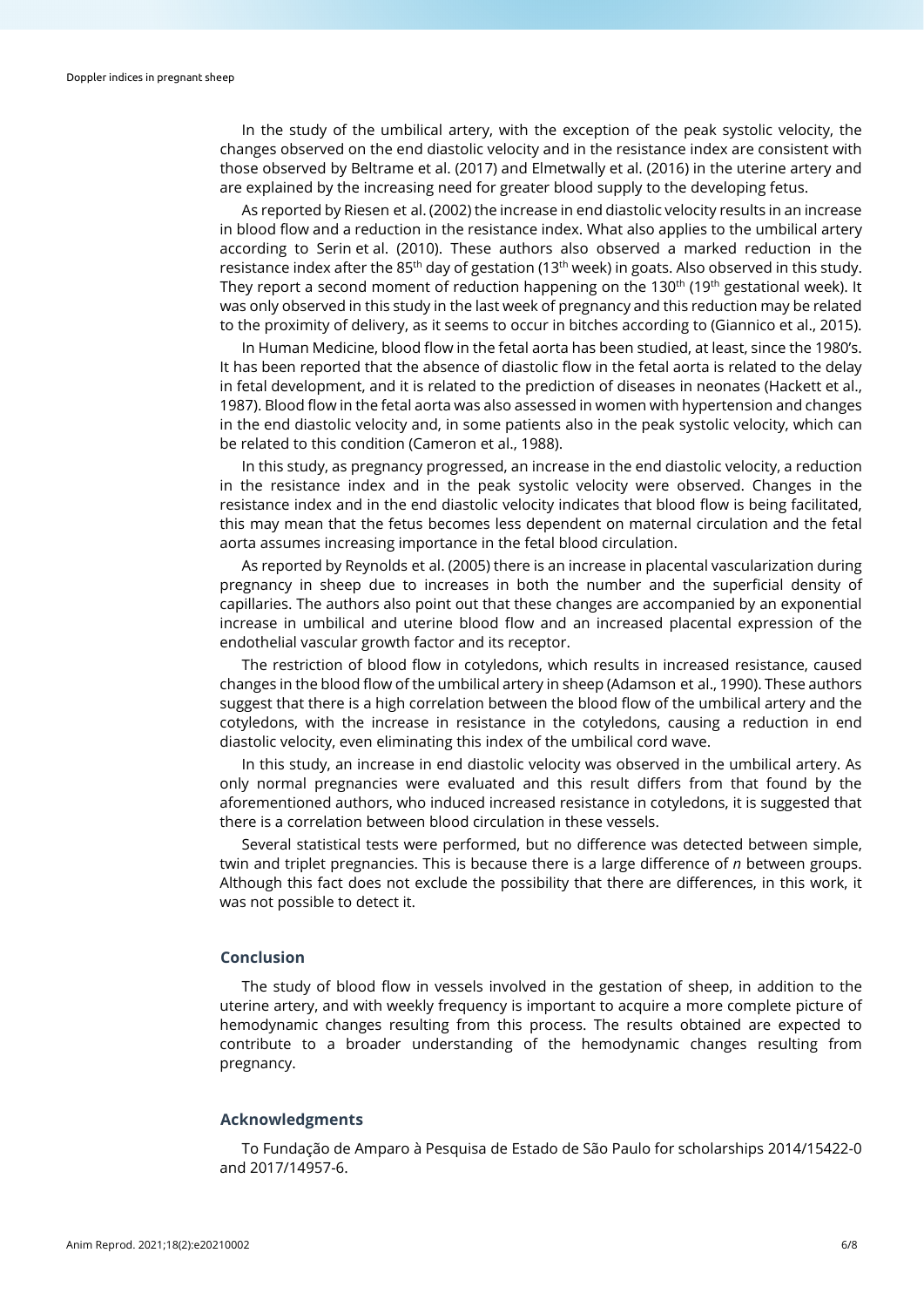## **References**

- Acharya G, Sitras V, Erkinaro T, Makikallio K, Kavasmaa T, Pakkila M, Huhta JC, Rasanen J. Experimental validation of uterine artery volume blood flow measurement by Doppler ultrasonography in pregnant sheep. Ultrasound Obstet Gynecol. 2007;29(4):401-6. [http://dx.doi.org/10.1002/uog.3977](https://doi.org/10.1002/uog.3977)[.](https://www.ncbi.nlm.nih.gov/entrez/query.fcgi?cmd=Retrieve&db=PubMed&list_uids=17390334&dopt=Abstract) [PMid:17390334.](https://www.ncbi.nlm.nih.gov/entrez/query.fcgi?cmd=Retrieve&db=PubMed&list_uids=17390334&dopt=Abstract)
- Adamson SL, Morrow RJ, Langille BL, Bull SB, Ritchie JWK. Site-dependent effects of increases in placental vascular resistance on the umbilical arterial velocity waveform in fetal sheep. Ultrasound Med Biol. 1990;16(1):19-27. https://doi.org/10.1016/0301-5629(90)90082-N.
- Beltrame RT, Covre C, Littig LB, Martins AB, Quirino CR, Junior AB, da Costa RLD. Transrectal Doppler sonography of uterine blood flow in ewes during pregnancy. Theriogenology. 2017;91:55-61. [http://dx.doi.org/10.1016/j.theriogenology.2016.12.026.](https://doi.org/10.1016/j.theriogenology.2016.12.026) [PMid:28215686.](https://www.ncbi.nlm.nih.gov/entrez/query.fcgi?cmd=Retrieve&db=PubMed&list_uids=28215686&dopt=Abstract)
- Benjamini Y, Hochberg Y. Controlling the false discovery rate: a practical and powerful approach to multiple testing. J Roy Stat Soc B. 1995;57:289-300.
- Blanco PG, Arias DO, Gobello C. Doppler ultrasound in canine pregnancy. J Ultrasound Med. 2008;27(12):1745-50. [http://dx.doi.org/10.7863/jum.2008.27.12.1745.](https://doi.org/10.7863/jum.2008.27.12.1745) [PMid:19023000.](https://www.ncbi.nlm.nih.gov/entrez/query.fcgi?cmd=Retrieve&db=PubMed&list_uids=19023000&dopt=Abstract)
- Bragança GM, Balaro MFA, Fonseca JF, Pinto PHN, Rosa RM, Ribeiro LS, Almeida MS, Fabjan JMGS, Garcia AR, Brandao FZ. Doppler ultrasound in the diagnosis of early pregnancy in sheep. Anim Reprod. 2016;13(3):587.
- Cameron AD, Nicholson SF, Nimrod CA, Harder JR, Davies DM. Doppler waveforms in the fetal aorta and umbilical artery in patients with hypertension in pregnancy. Am J Obstet Gynecol. 1988;158(2):338- 45[. http://dx.doi.org/10.1016/0002-9378\(88\)90151-2.](https://doi.org/10.1016/0002-9378(88)90151-2) [PMid:2963544.](https://www.ncbi.nlm.nih.gov/entrez/query.fcgi?cmd=Retrieve&db=PubMed&list_uids=2963544&dopt=Abstract)
- Chen DG, Peace, KE. Clinical trial data analysis using R. 1st. ed. Boca Raton: CRC Press; 2011.
- Eghbali M, Deva R, Alioua A, Minosyan TY, Ruan H, Wang Y, Toro L, Stefani E. Molecular and functional signature of heart hypertrophy during pregnancy. Circ Res. 2005;96(11):1208-16. [http://dx.doi.org/10.1161/01.RES.0000170652.71414.16.](https://doi.org/10.1161/01.RES.0000170652.71414.16) [PMid:15905459.](https://www.ncbi.nlm.nih.gov/entrez/query.fcgi?cmd=Retrieve&db=PubMed&list_uids=15905459&dopt=Abstract)
- Elmetwally M, Bollwein H. Uterine blood flow in sheep and goats during the peri-parturient period assessed by transrectal Doppler sonography. Anim Reprod Sci. 2016;176:32-30. [http://dx.doi.org/10.1016/j.anireprosci.2016.11.005.](https://doi.org/10.1016/j.anireprosci.2016.11.005) [PMid:27914630.](https://www.ncbi.nlm.nih.gov/entrez/query.fcgi?cmd=Retrieve&db=PubMed&list_uids=27914630&dopt=Abstract)
- Elmetwally M, Rohn K, Meinecke-Tillmann S. Noninvasive color Doppler sonography of uterine blood flow throughout pregnancy in sheep and goats. Theriogenology. 2016;85(6):1070-9. [http://dx.doi.org/10.1016/j.theriogenology.2015.11.018.](https://doi.org/10.1016/j.theriogenology.2015.11.018) [PMid:26768538.](https://www.ncbi.nlm.nih.gov/entrez/query.fcgi?cmd=Retrieve&db=PubMed&list_uids=26768538&dopt=Abstract)
- Feliciano MAR, Vicente WRR, Silva MAM. Conventional and Doppler ultrasound for the differentiation of benign and malignant canine mammary tumours. J Small Anim Pract. 2012;53(6):332-7. [http://dx.doi.org/10.1111/j.1748-5827.2012.01227.x.](https://doi.org/10.1111/j.1748-5827.2012.01227.x) [PMid:22647211.](https://www.ncbi.nlm.nih.gov/entrez/query.fcgi?cmd=Retrieve&db=PubMed&list_uids=22647211&dopt=Abstract)
- Feliciano MAR, Oliveira MEF, Vicente WRR. Ultrassonografia na reprodução animal. 1. Ed. São Paulo: MedVet; 2013.
- Fowden AL, Ward JW, Wooding FP, Forhead AJ, Constancia M. Programming placental nutrient transport capacity. J Physiol. 2006;572(Pt 1):1-15[. http://dx.doi.org/10.1113/jphysiol.2005.104141](https://doi.org/10.1113/jphysiol.2005.104141)[.](https://www.ncbi.nlm.nih.gov/entrez/query.fcgi?cmd=Retrieve&db=PubMed&list_uids=16439433&dopt=Abstract) [PMid:16439433.](https://www.ncbi.nlm.nih.gov/entrez/query.fcgi?cmd=Retrieve&db=PubMed&list_uids=16439433&dopt=Abstract)
- Giannico AT, Gil EMU, Garcia DAA, Froes TR. The use of Doppler evaluation of the canine umbilical artery in prediction of delivery time and fetal distress. Anim Reprod Sci. 2015;154:105-12. [http://dx.doi.org/10.1016/j.anireprosci.2014.12.018.](https://doi.org/10.1016/j.anireprosci.2014.12.018) [PMid:25596637.](https://www.ncbi.nlm.nih.gov/entrez/query.fcgi?cmd=Retrieve&db=PubMed&list_uids=25596637&dopt=Abstract)
- Hackett GA, Campbell S, Gamsu H, Cohen-overbeek T, Pearce JMF. Doppler studies in the growth retarded fetus and prediction of neonatal necrotising enterocolitis, haemorrhage,-and neonatal morbidity. Br Med J (Clin Res Ed). 1987;294(6563):294[. http://dx.doi.org/10.1136/bmj.294.6563.13.](https://doi.org/10.1136/bmj.294.6563.13)
- Hameed AB, Sklansky MS. Pregnancy: maternal and fetal heart disease. Curr Probl Cardiol. 2007;32(8):419-94. [http://dx.doi.org/10.1016/j.cpcardiol.2007.04.004.](https://doi.org/10.1016/j.cpcardiol.2007.04.004) [PMid:17643825.](https://www.ncbi.nlm.nih.gov/entrez/query.fcgi?cmd=Retrieve&db=PubMed&list_uids=17643825&dopt=Abstract)
- Junior JCM, Morini AC, Motta LCB, Ambrosio CE, Favaron PO, Rodrigeus FTV, Ribeiro LAO, Bertolini LR, Bertolini M, Miglino MA, Bmbonato PP. Anim Reprod. 2019;15(4):1246-52. http://dx.doi.org/10.21451/1984-3143-AR2018-0084.
- Khong TY. Placental vascular development and neonatal outcome. Seminars in Neonat. J. 2004;9:255- 263. [http://dx.doi.org/10.1016/j.siny.2003.11.010.](https://doi.org/10.1016/j.siny.2003.11.010)
- Kuznetsova A, Brockhopp PB, Christensen RHB. ImerTest package: tests in linear mixed effects models. J Stat Softw. 2017;82(13). http://dx.doi.org/10.18637/jss.v82.i13.